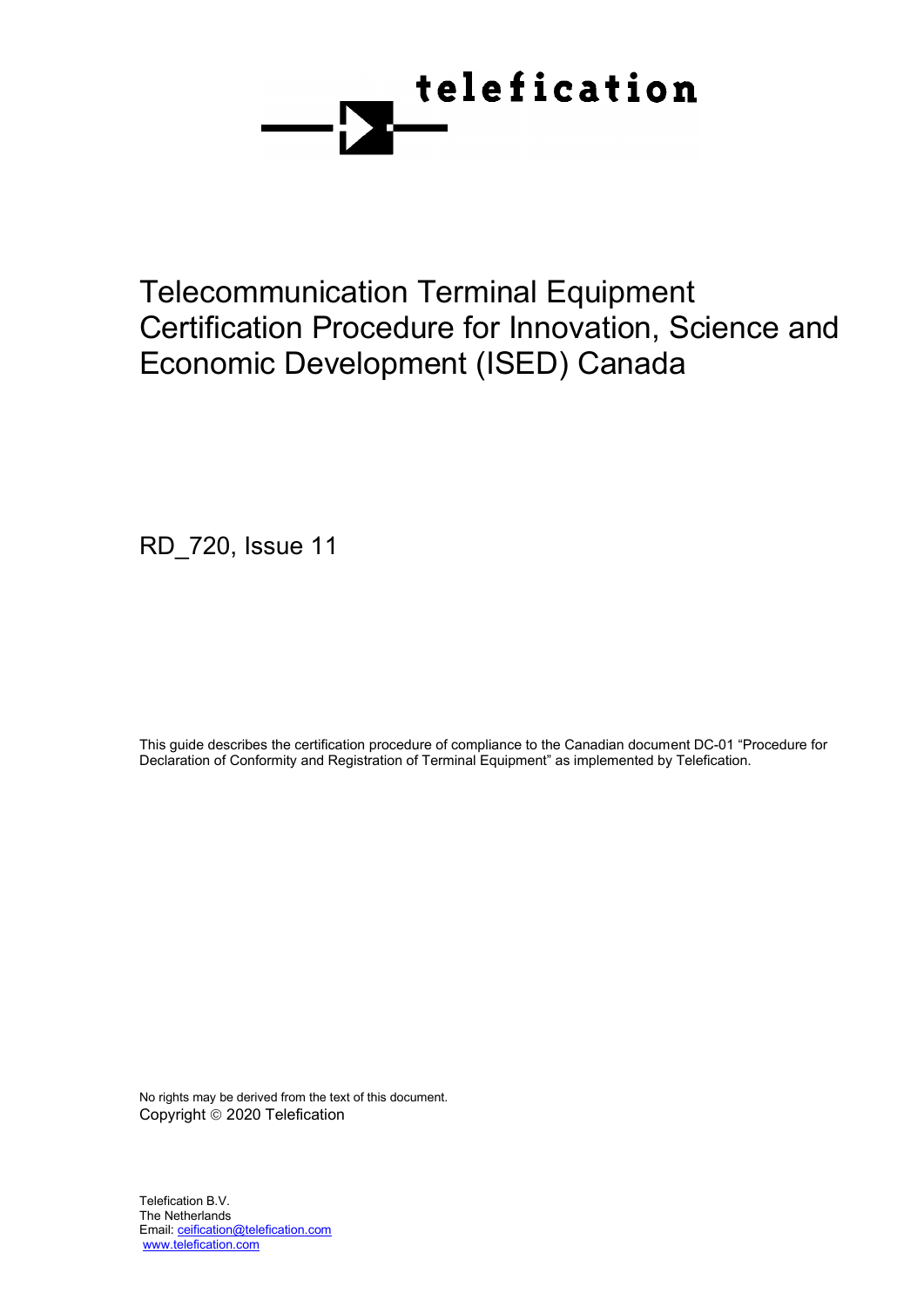Equipment Certification Procedure for ISED Canada RD\_720, issue 11



## **Revision record sheet**

NOTE: The person who initiated the document or modified the document is responsible for maintaining this record sheet

| <b>Revision</b> | <b>Section</b><br>number | Page<br>number   | <b>Date</b>    | Remark(s)                                                                                                                                            | issued by       |
|-----------------|--------------------------|------------------|----------------|------------------------------------------------------------------------------------------------------------------------------------------------------|-----------------|
| 08              |                          | 02               | 22.10.2014     | Revision record sheet added                                                                                                                          | <b>RV</b>       |
| $\overline{a}$  | 1.1                      | 04               | $\overline{a}$ | ISO/IEC 45001 replaced by the ISO/IEC<br>17065                                                                                                       | $\overline{RV}$ |
| $\mathbf{g}$    | 3.2                      | 12               | a.             | ISO Guide 65 replaced by the<br><b>ISO/IEC 17065</b>                                                                                                 | <b>RV</b>       |
| 9               | $1.1$                    | 4                | 18-08-2016     | Modified paragraph About Telefication                                                                                                                | EB              |
|                 | 4.7                      | 14               | 18-08-2016     | Modified paragraph Termination (expiration),<br>reduction, suspension and withdrawal of<br>Certificates                                              | EB              |
|                 | Annex D                  | Annex D          | 18-08-2016     | Changed Phone number                                                                                                                                 | EB              |
|                 | Annex C                  | 17               | 18-08-2016     | Added RQ 160                                                                                                                                         | EB              |
| 10              | All                      | $\blacksquare$   | 17-08-2019     | Replaced Industry Canada with ISED<br>Canada                                                                                                         | <b>ME</b>       |
|                 | 1.2/1.3                  | 4/5              | 17-08-2019     | Updated DC-01 issue & date.<br>Updated TA Act issue & date.<br>Updated link to latest DC-01.                                                         | <b>ME</b>       |
|                 | 2.3.2                    | 8                | 17-08-2019     | Removed link to old Telefication website.                                                                                                            | <b>ME</b>       |
|                 | Annex B                  | 18               | 17-08-2019     | Added the latest ISED certificate template                                                                                                           | ME              |
| 11              | 3.2, 8.4.7               | 11, 14<br>and 19 | 26-11-2020     | Information in section 3.2 modified (now<br>reference to ISO/IEC 17065 accredited).<br>Annex D address updated. Section 4.7 ref to<br>17025 removed. | <b>ULW</b>      |
|                 |                          |                  |                |                                                                                                                                                      |                 |
|                 |                          |                  |                |                                                                                                                                                      |                 |
|                 |                          |                  |                |                                                                                                                                                      |                 |
|                 |                          |                  |                |                                                                                                                                                      |                 |
|                 |                          |                  |                |                                                                                                                                                      |                 |
|                 |                          |                  |                |                                                                                                                                                      |                 |
|                 |                          |                  |                |                                                                                                                                                      |                 |
|                 |                          |                  |                |                                                                                                                                                      |                 |
|                 |                          |                  |                |                                                                                                                                                      |                 |
|                 |                          |                  |                |                                                                                                                                                      |                 |
|                 |                          |                  |                |                                                                                                                                                      |                 |
|                 |                          |                  |                |                                                                                                                                                      |                 |
|                 |                          |                  |                |                                                                                                                                                      |                 |
|                 |                          |                  |                |                                                                                                                                                      |                 |
|                 |                          |                  |                |                                                                                                                                                      |                 |

| Issued/modified by | : Willem Jan Jong               |
|--------------------|---------------------------------|
| Function           | : Manager Product Certification |
| Revision           | : 11                            |
| Date               | : 26-11-2020                    |
| Verified by        | : Axel Gase                     |
| Function           | : Quality assurance manager     |
| Date of release    | : 26-11-2020                    |
| Released by        | : Axel Gase                     |
| Function           | : Quality assurance manager     |
| Date of release    | : 26-11-2020                    |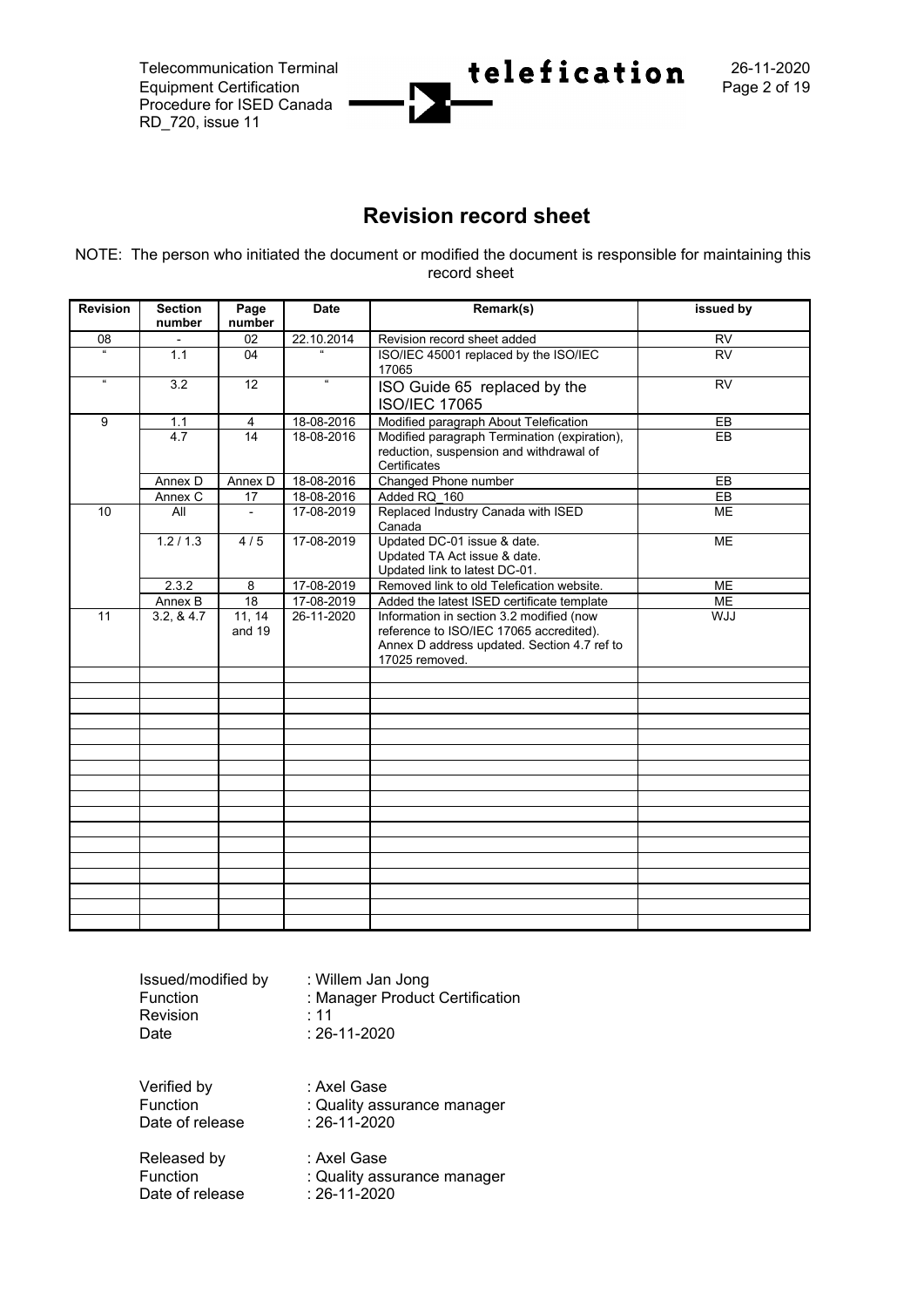**Telecommunication Terminal** Equipment Certification<br>Procedure for ISED Canada<br>RD\_720, issue 11



# Contents

| $\mathbf{1}$            |            |                                                                                   |  |  |  |
|-------------------------|------------|-----------------------------------------------------------------------------------|--|--|--|
|                         | 1.1        |                                                                                   |  |  |  |
|                         | 1.2        |                                                                                   |  |  |  |
|                         | 1.3        |                                                                                   |  |  |  |
| $\mathbf{2}$            |            |                                                                                   |  |  |  |
|                         | 2.1        |                                                                                   |  |  |  |
|                         | 2.2<br>2.3 |                                                                                   |  |  |  |
|                         | 2.3.1      |                                                                                   |  |  |  |
|                         | 2.3.2      |                                                                                   |  |  |  |
|                         | 2.3.3      |                                                                                   |  |  |  |
|                         | 2.3.4      |                                                                                   |  |  |  |
|                         | 2.3.5      |                                                                                   |  |  |  |
|                         | 2.3.6      |                                                                                   |  |  |  |
|                         | 2.4        |                                                                                   |  |  |  |
|                         | 2.4.1      |                                                                                   |  |  |  |
|                         | 2.4.2      |                                                                                   |  |  |  |
| 3                       |            |                                                                                   |  |  |  |
|                         | 3.1        |                                                                                   |  |  |  |
|                         | 3.2        |                                                                                   |  |  |  |
|                         | 3.3        |                                                                                   |  |  |  |
| $\overline{\mathbf{4}}$ |            |                                                                                   |  |  |  |
|                         | 4.1        |                                                                                   |  |  |  |
|                         | 4.2.       |                                                                                   |  |  |  |
|                         | 4.3        |                                                                                   |  |  |  |
|                         | 4.4        |                                                                                   |  |  |  |
|                         | 4.5        |                                                                                   |  |  |  |
|                         | 4.6<br>4.7 | TERMINATION (EXPIRATION), REDUCTION, SUSPENSION AND WITHDRAWAL OF CERTIFICATES 14 |  |  |  |
|                         |            |                                                                                   |  |  |  |
| 5                       |            |                                                                                   |  |  |  |
|                         |            |                                                                                   |  |  |  |
|                         |            |                                                                                   |  |  |  |
|                         |            |                                                                                   |  |  |  |
|                         |            |                                                                                   |  |  |  |
|                         |            |                                                                                   |  |  |  |
|                         |            |                                                                                   |  |  |  |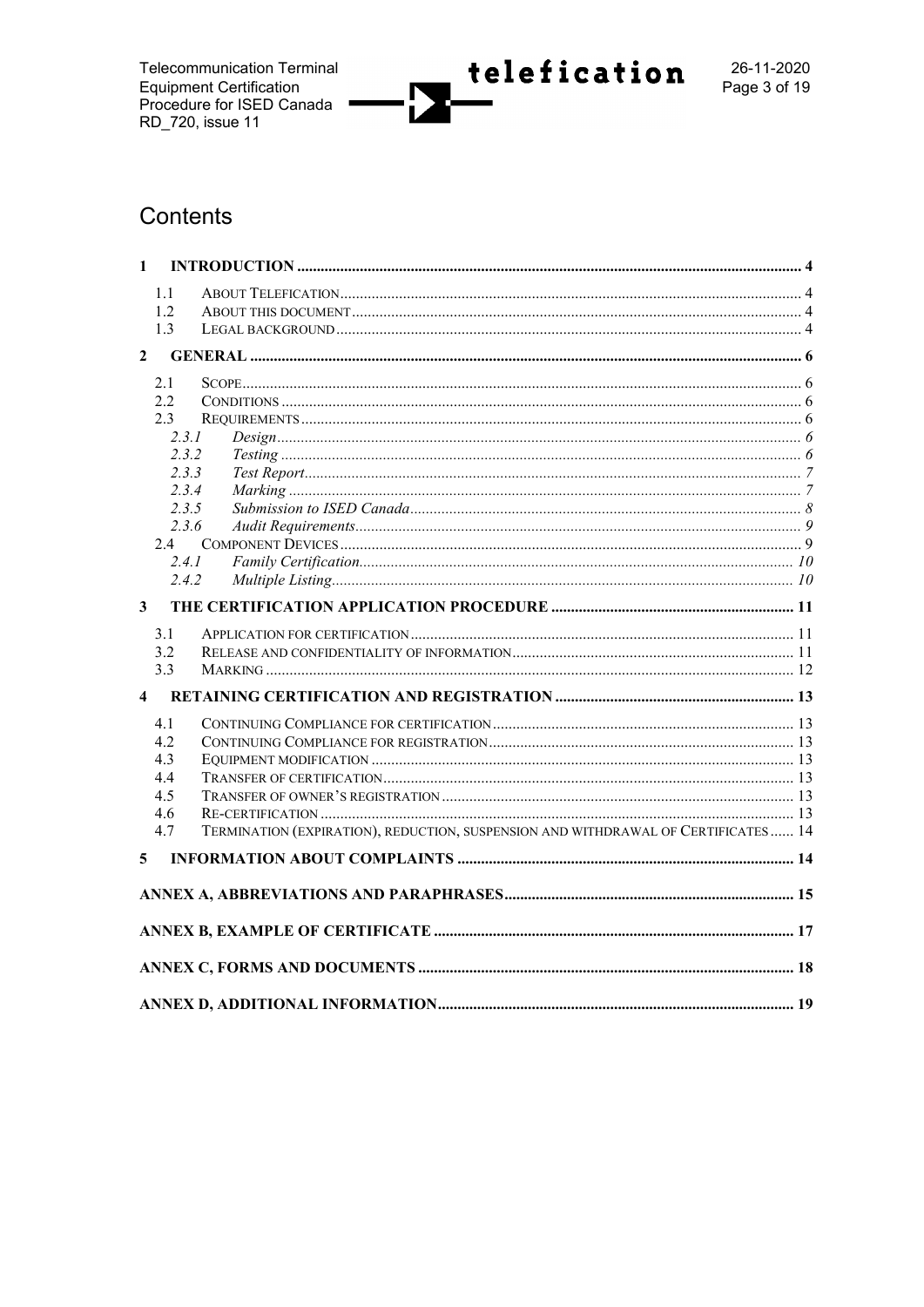

# **1 Introduction**

## 1.1 About Telefication

Telefication is a third party test laboratory and third party certification body. The Dutch Council for Accreditation (Raad voor Accreditatie: RvA) has accredited Telefication to ISO/IEC 17025 (laboratory) and NEN-EN-ISO/IEC 17065 (product certification).

More information about Telefication is available in *RD\_560, About Telefication Certification.*

## 1.2 About this document

This document is for manufacturers and importers who intend to place Telecommunication Terminal Equipment on the Canadian market and therefore need to fulfil the procedure DC-01 "Procedure for Declaration of Conformity and Registration of Terminal Equipment", issue 6 issued in January 2016 by ISED Canada. Manufacturers and importers have to follow the procedure described in this document when they want to obtain a certificate issued by Telefication acting as a Canadian Certification Body stating that the manufacturer or importer is in compliance with procedure DC-01.

## 1.3 Legal background

In the *Telecommunication Act* (TA) for short, regulations are defined for Telecommunication Terminal Equipment placed on the Canadian market. The latest version of the Telecommunications Act is issue 4 of 21 September 2017.

In Part IV.1, *Telecommunication Apparatus* of the TA the regulations for Telecommunication Terminal Equipment (TTE) are given. According to Article 69.2 it is forbidden to place Telecommunication Terminal Equipment on the Canadian market unless a Technical Acceptance Certificate (TAC) is issued for the apparatus and the apparatus is in compliance with the mandatory technical specifications and marking requirements.

Another important document is the *Telecommunications Apparatus Regulations (TAR).* The latest version of the TAR is Issue 1 of 1 December 2001. The TAR describes the procedure how to obtain a Technical Acceptance Certificate (TAC). In Article 3 is stated, that no TAC is required under specified conditions. In the context of this certification scheme the following conditions are relevant:

• A certificate is issued by a foreign Canadian Certification Body (CCB) that is designated under an international agreement, convention or treaty respecting telecommunications apparatus to which Canada is a party and that is recognised by Canada under that agreement, convention or treaty as competent to certify telecommunications apparatus, to the effect that the telecommunication apparatus complies with the applicable technical specifications;

Or

• A declaration is drawn up and signed by the manufacturer, reseller, distributor, importer or other agent that the telecommunications apparatus complies with the applicable technical specifications.

With reference to the first bullet Telefication is a CCB for Radio Equipment and a Conformity Assessment Body (CAB) for telecommunications apparatus under the Mutual Recognition Agreement between the EU and Canada. The declaration, meant in the second bullet, is the socalled Suppliers Declaration of Conformity (SDoC).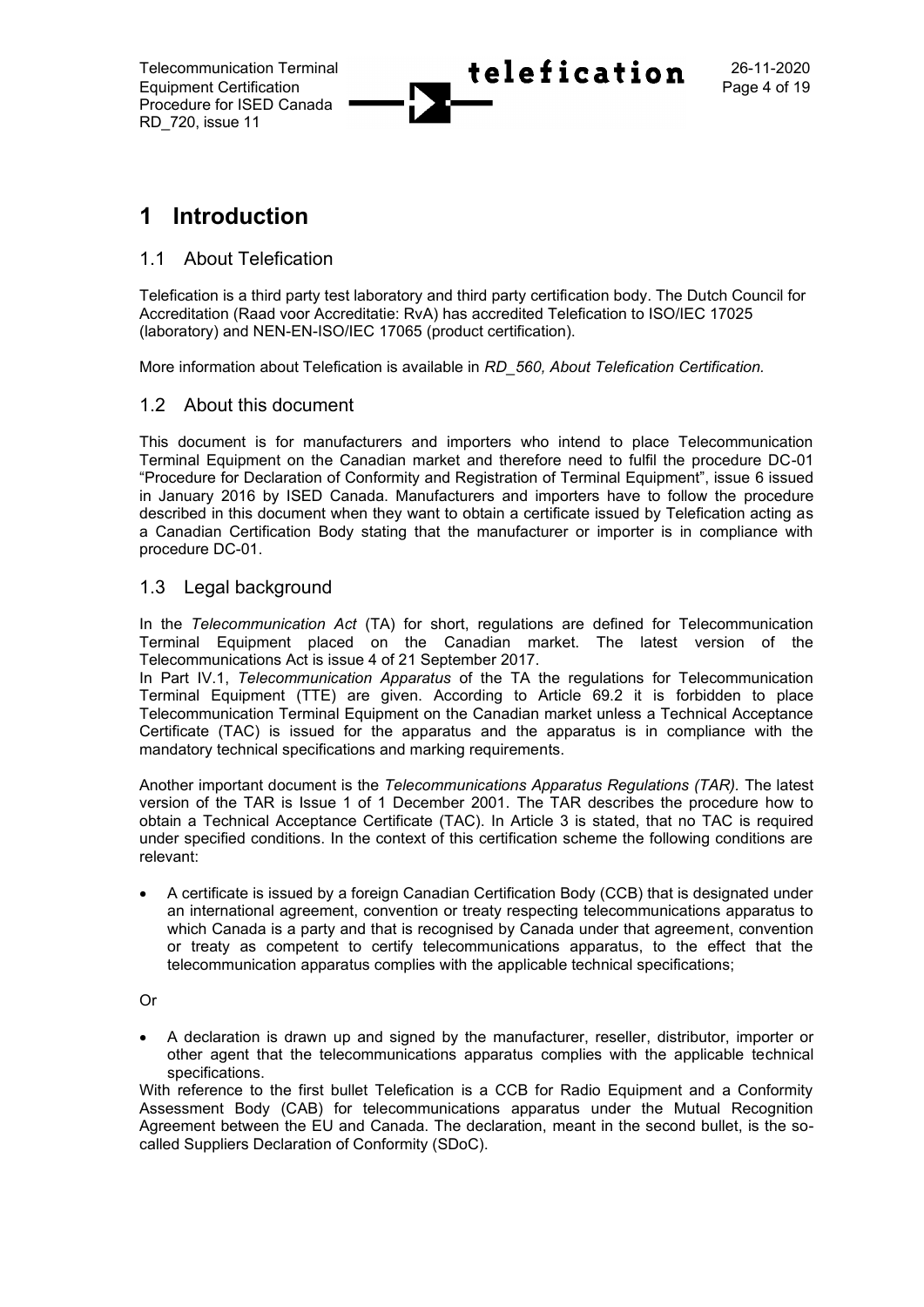Equipment Certification Procedure for ISED Canada RD\_720, issue 11



The procedure for the SDoC is defined in document DC-01 *Procedure for Declaration of Conformity and Registration of Terminal Equipment*. The latest version of DC-01 can be found on the web site of ISED Canada,<http://www.ic.gc.ca/eic/site/smt-gst.nsf/eng/sf05610.html>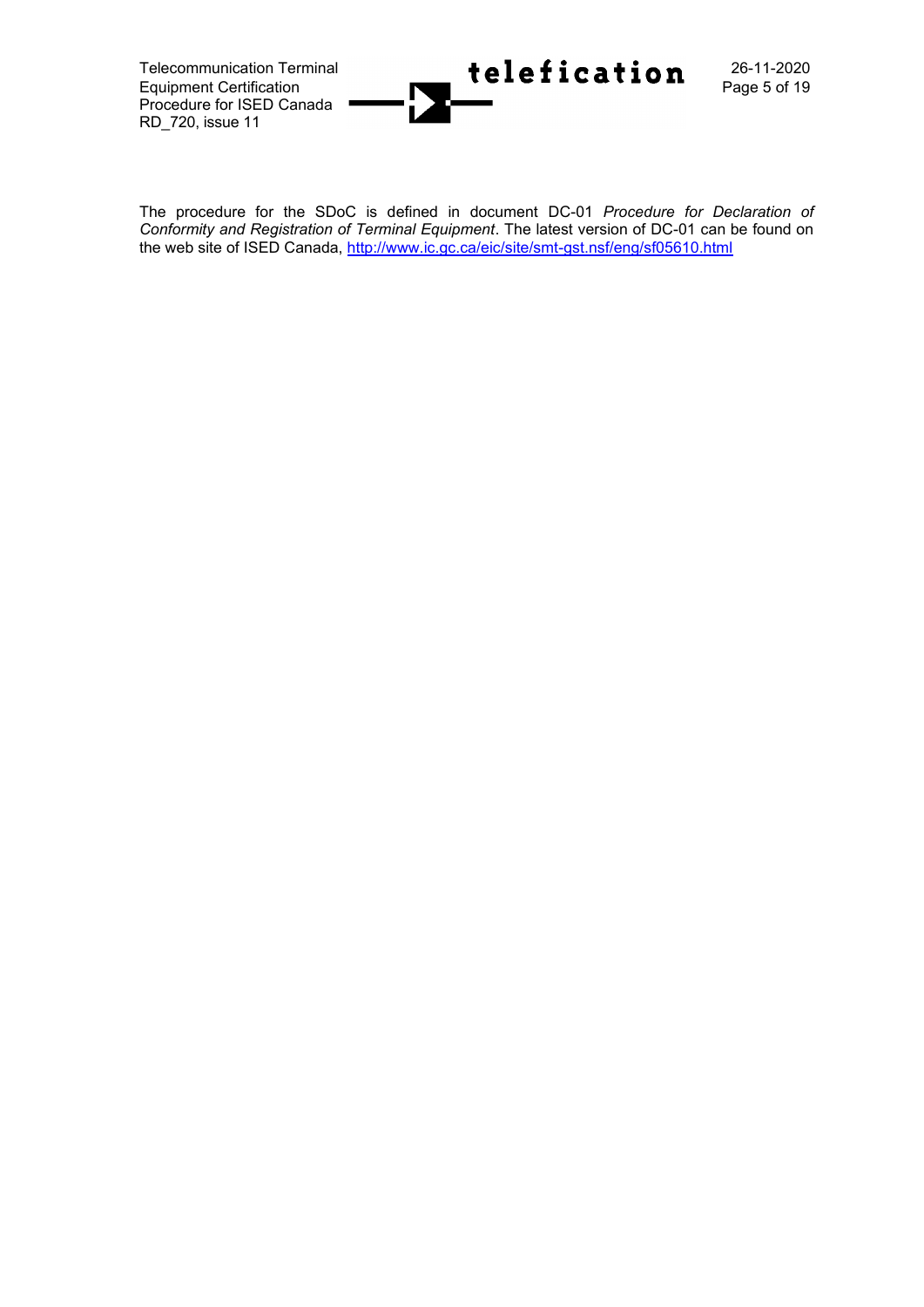

## 2 General

## 2.1 Scope

This document describes the process to be followed and the information to be submitted by an applicant wishing to obtain certification by Telefication of the registration of Telecommunication Terminal Equipment in Canada.

Before certification is granted, the applicant shall show that it is in compliance with the document DC-01.

In case of conflict between this document and DC-01, the latter shall be given precedence.

## 2.2 Conditions

The following general conditions have to be met:

- A Suppliers Declaration of Conformity can be made only for Telecommunication Terminal Equipment for which TTE technical specifications have been promulgated by ISED Canada;
- Telecommunication Terminal Equipment, which is also a radio apparatus, requires certification under the Radio communication Act. Certification to the applicable Radio Standards Specifications must be obtained before a Declaration of Conformity is submitted. ISED Canada reserves the right to withhold registration until the radio interface has been properly certified;
- All Telecommunication Terminal Equipment models shall be declared separately;
- Telecommunication Terminal Equipment registered following the process of registration does not require a Technical Acceptance Certificate.

## 2.3 Requirements

The applicant has to meet the following requirements:

## 2.3.1 Design

• Terminal equipment shall be designed to conform to all the applicable TE technical specifications.

## 2.3.2 Testing

- A representative sample of the final product must be tested to the applicable TE technical specifications to verify compliance. These specifications are established by ISED Canada under the Telecommunications Act and are contained in the Terminal Equipment Technical Specifications List.
- Testing shall be performed by a testing laboratory that is:
	- (a) Accredited by the Department, the Standards Council of Canada or a Recognized Accreditation Organization and recognized by ISED Canada (see DES-LAB); Or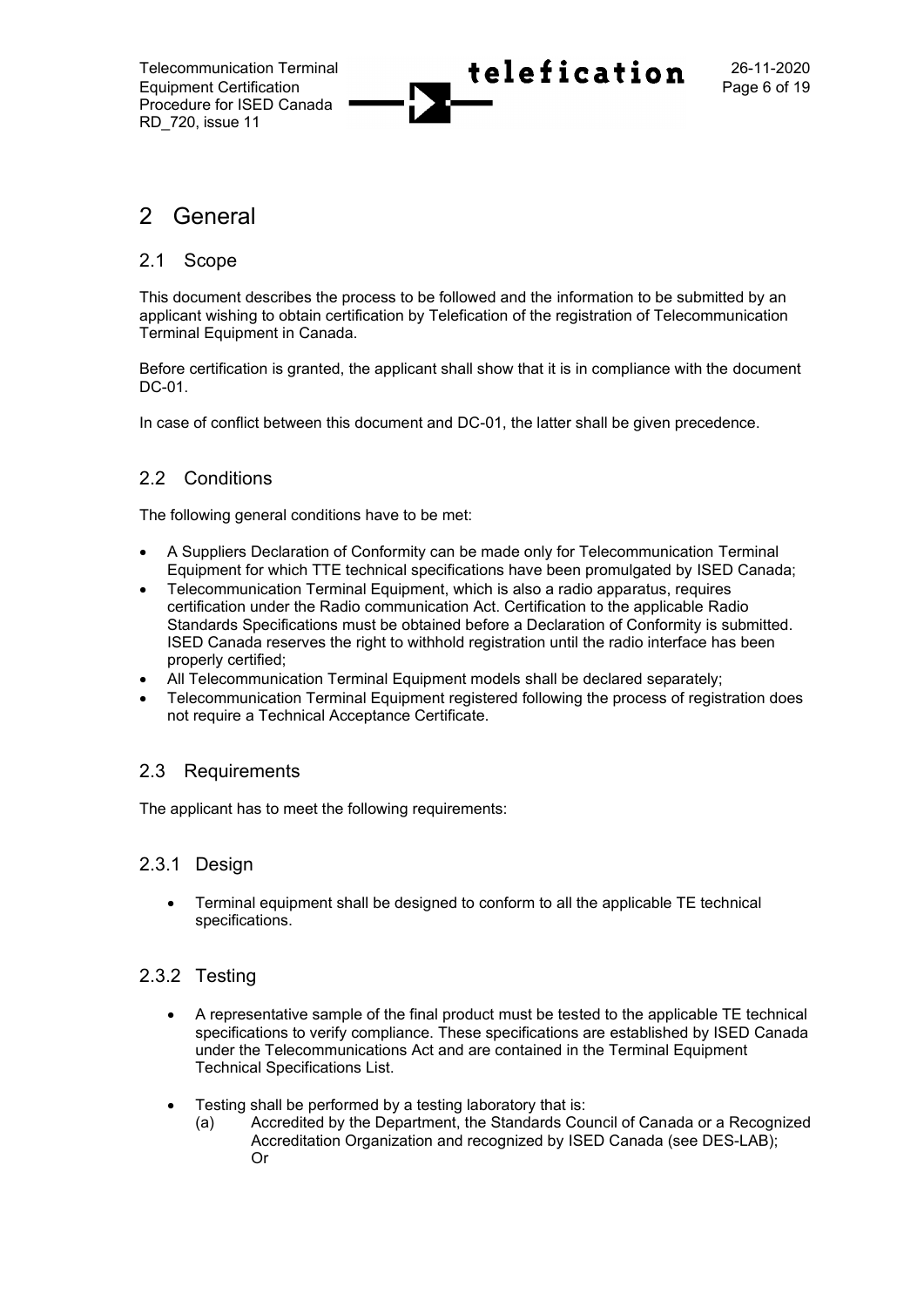- (b) In the case of foreign testing laboratories, designated by a Mutual Recognition Agreement/Arrangement partner and recognized by ISED Canada (see REC-LAB).
- A list of recognized testing laboratories is compiled by ISED Canada.
- While the methods of measurement prescribed in the TE technical specifications documents are preferred, ISED Canada will accept alternate test methods with an engineering analysis that demonstrates the validity of the alternative test method.

## 2.3.3 Test Report

- The recognized testing laboratory shall document all test results and test methods used and prepare a report.
- The applicant shall retain, on file, a compliance folder that includes the test report for 10 years from the date of registration.
- Upon request, a compliance folder shall be submitted to ISED Canada. The compliance folder shall contain the following information:
	- (a) A copy of the test report. The test report shall show that the product fully meets the applicable technical specifications;
	- (b) A copy of the instruction manual(s) as supplied with the equipment. If not included in the instruction manual(s), the following information shall be attached:
		- (i) Complete operating and maintenance instructions;
		- (ii) Complete schematic diagrams and list of parts and components; and
		- (iii) Sufficient photographs (approximately 20 cm  $\times$  25 cm) of the unit to show details of external appearance and internal construction;
	- (c) A copy of current advertising literature, if available; and (d) a drawing, sample or illustration of the product label.

## 2.3.4 Marking

The following requirements are established under section 69.3 of the Telecommunications Act for purposes of section 5 of the Telecommunications Apparatus Regulations.

- Registered equipment shall bear the following identifying marks, and the applicant shall ensure that these marks are permanently affixed to the equipment:
	- (a) The registration number Specifications of this mark are given in the document: Self-Marking of the Certification/Registration Number on Terminal Equipment — Application Procedure and Agreement; and
	- (b) The model identification number under which the product was registered.
- A statement of compliance with ISED Canada requirements, such as the one given below, shall accompany each unit of equipment whether registered under this procedure or previously certified:

**"This product meets the applicable ISED Canada technical specifications"**

The certification/registration number shall appear as follows: **"IC: XXXXX-YYYYYYYYYYY"**

Where: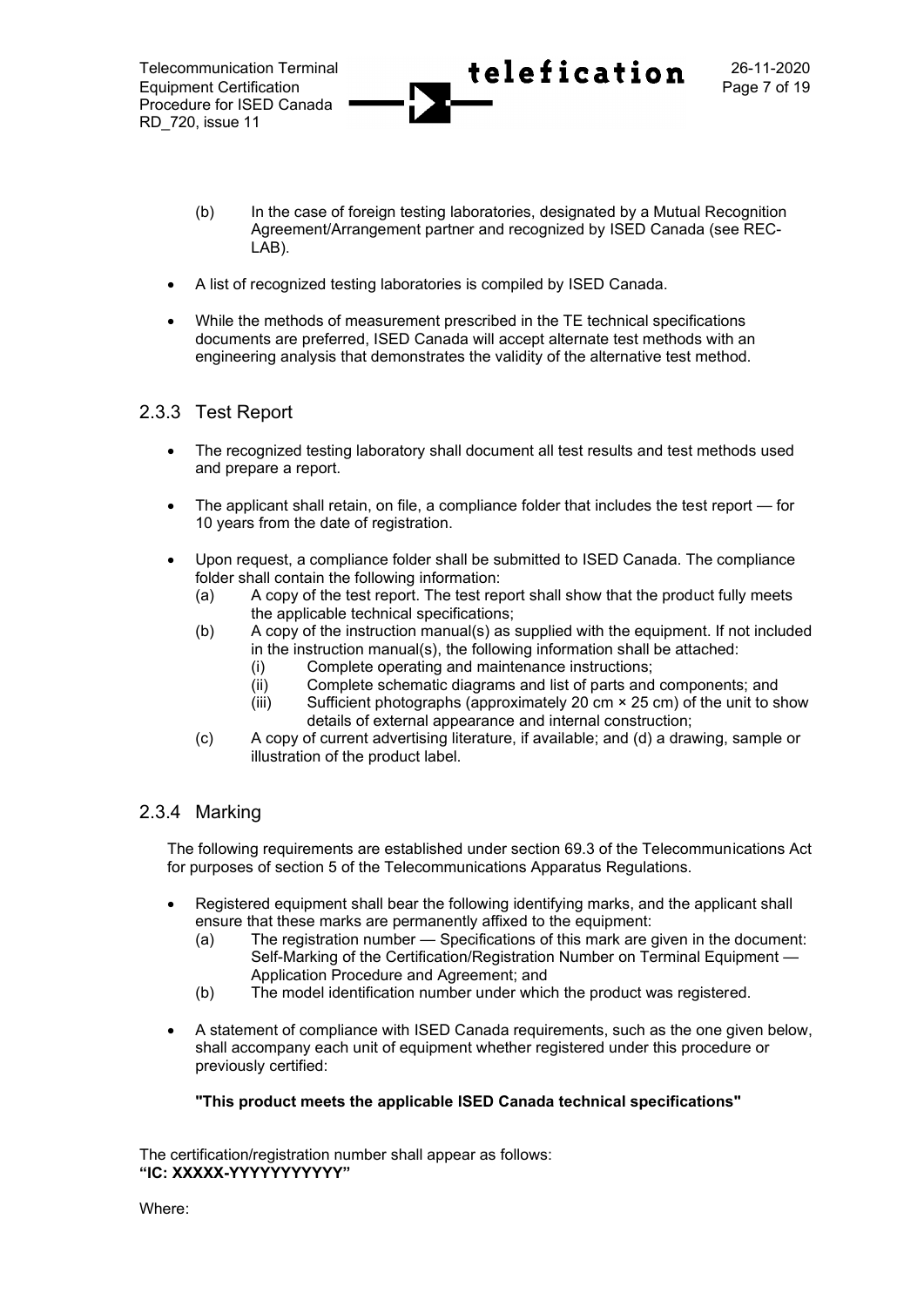- "XXXXX-YYYYYYYYYYY" is the certification/registration number;
- "XXXXX" is the Company Number (CN), made of at most 5 alphanumeric characters (A-Z, 0- 9), assigned by ISED Canada;
- "YYYYYYYYYYY" is the Unique Product Number (UPN), made of at most 11 alphanumeric characters (A-Z, 0-9) assigned by the applicant; and
- The letters "IC: " have no other meaning or purpose than to identify the ISED Canada certification number/registration number.

Telefication advises Certificate holders to use the number of the Certificate issued by Telefication as UPN. This Certificate number consists of 8 numbers (the first two representing the year of issuing).

Permitted alphanumerical characters used in the CN and UPN are limited to capital letters (A-Z) and digits (0-9). Other characters, such as  $\#$ ,  $/$  or  $-$ , shall not be used. An example of the new format for a company having a CN of "2121A" and wishing to use a UPN of "A3 " would thus be: IC ID: 2121A-A3.

• For terminal equipment intended for connection to loop-start or ground-start interfaces, the Ringer Equivalence Number (REN) must be calculated as per Section 1.8 of CS-03, Part I. A REN higher than that determined may be assigned by manufacturers to allow for production variations. The REN must be marked on the terminal equipment itself or added to the note below. A note similar to the following shall accompany each unit of equipment whether registered under this procedure or previously certified:

**''The Ringer Equivalence Number (REN) is a figure relevant for the maximum number of devices allowed to be connected to a telephone interface. The termination on an interface may consist of any combination of devices subject only to the requirement that the sum of the RENs of all the devices does not exceed five''.**

## 2.3.5 Submission to ISED Canada

- The following shall be submitted to ISED Canada:
	- (a) A signed Declaration of Conformity (RF\_728, Canadian Declaration of Conformity for Terminal Equipment);
	- (b) A signed Registration Request (RF\_729, Canadian Registration Request); and
	- (c) The registration fee.

A separate submission is required for each model of equipment.

- By submitting a Declaration of Conformity in accordance with the procedures set in DC-01, the applicant confirms to ISED Canada that the terminal equipment is in conformity with the applicable technical specifications.
- The Registration Request provides the required information to add the terminal equipment to the Terminal Equipment List (TEL). The applicant shall ensure that the Registration Request includes a valid Company Number, which can be obtained from ISED Canada. Any changes to the information provided in the Registration Request shall be reported to ISED Canada.
- The DoC and Registration Request must be signed by a company officer, a partner in the case of a partnership, or a proprietor in the case of a sole proprietorship. An applicant's authorized representative may sign the forms provided a letter describing the authority is added to the submission.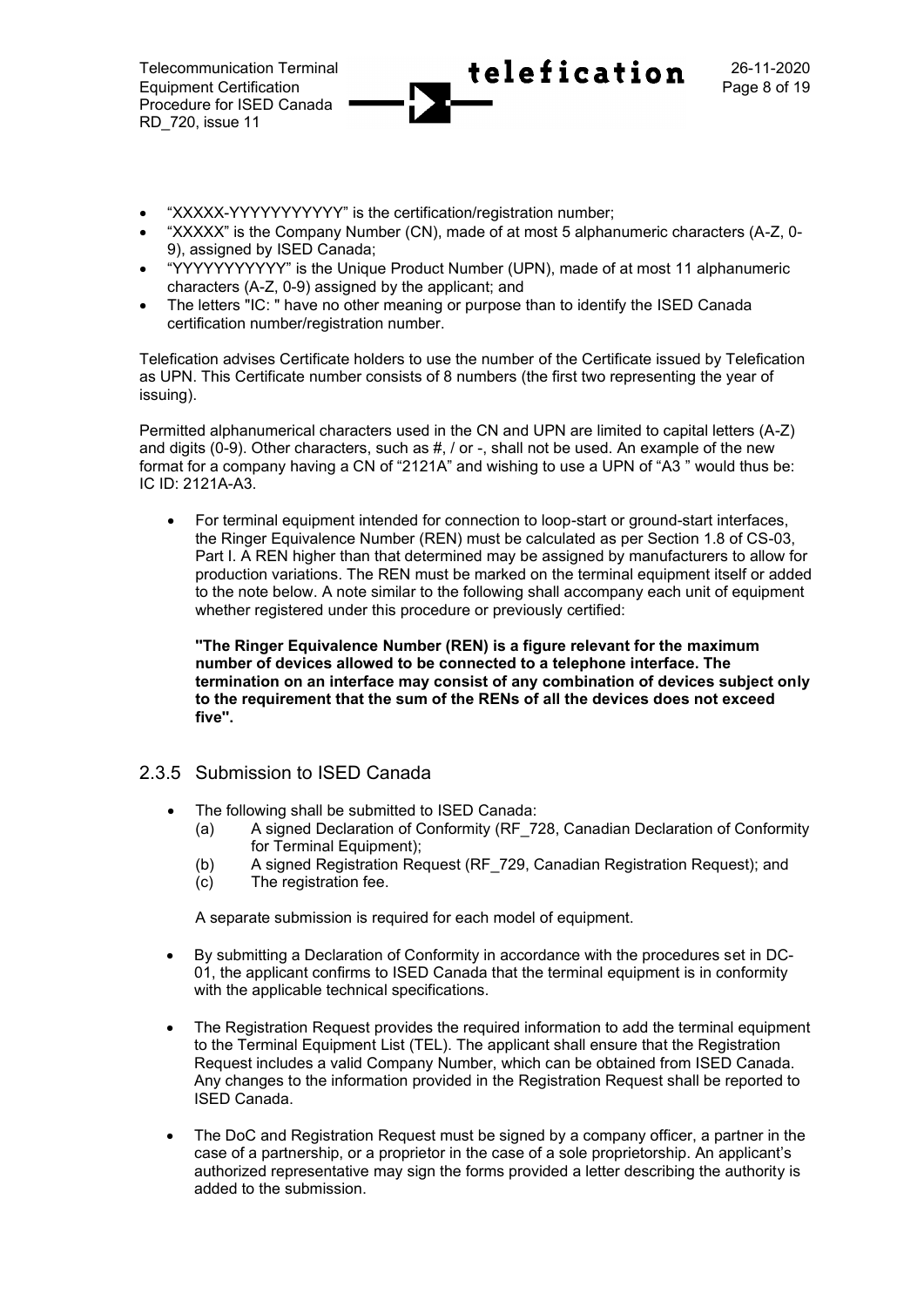- The registration fee to be paid is \$750.00. The payment shall be made by cheque or credit card in Canadian funds payable to the Receiver General for Canada.
- Upon receipt of a submission, ISED Canada will:
	- (a) Review the material submitted and verify that it is complete. Additional information may be requested;
	- (b) Send an acknowledgement to the applicant; and
	- (c) Register the declared terminal equipment in the Terminal Equipment List.
- After acknowledgement from ISED Canada, the declared equipment may be distributed, leased, offered for sale or imported into Canada, as provided in Part IV.1 of the Telecommunications Act.
- Additional information about these procedures may be obtained from ISED Canada.

## 2.3.6 Audit Requirements

- ISED Canada reserves the right, in accepting a DoC, to conduct audits, request a copy of the compliance folder, or request that the equipment be re-tested to ensure that the terminal equipment entering the market complies with the applicable technical specifications.
- The applicant shall provide, in the Registration Request, the identity of a representative in Canada who is capable of responding to enquiries and who can provide audit samples at no charge to ISED Canada.
- Suppliers shall implement a suitable quality control program to ensure that the registered product continues to meet the applicable TE technical specifications.

## 2.4 Component Devices

Component devices can be declared and registered either as part of an equipment package or as individual component devices. To be eligible, it shall be demonstrated that the component device complies with the applicable TE technical specifications when tested in a registered host terminal equipment package or in a generic test bed.

The host equipment with which the component device was tested shall be identified in the Registration Request.

The user's manual for the component device shall contain a list of host equipment with which the component device is compatible.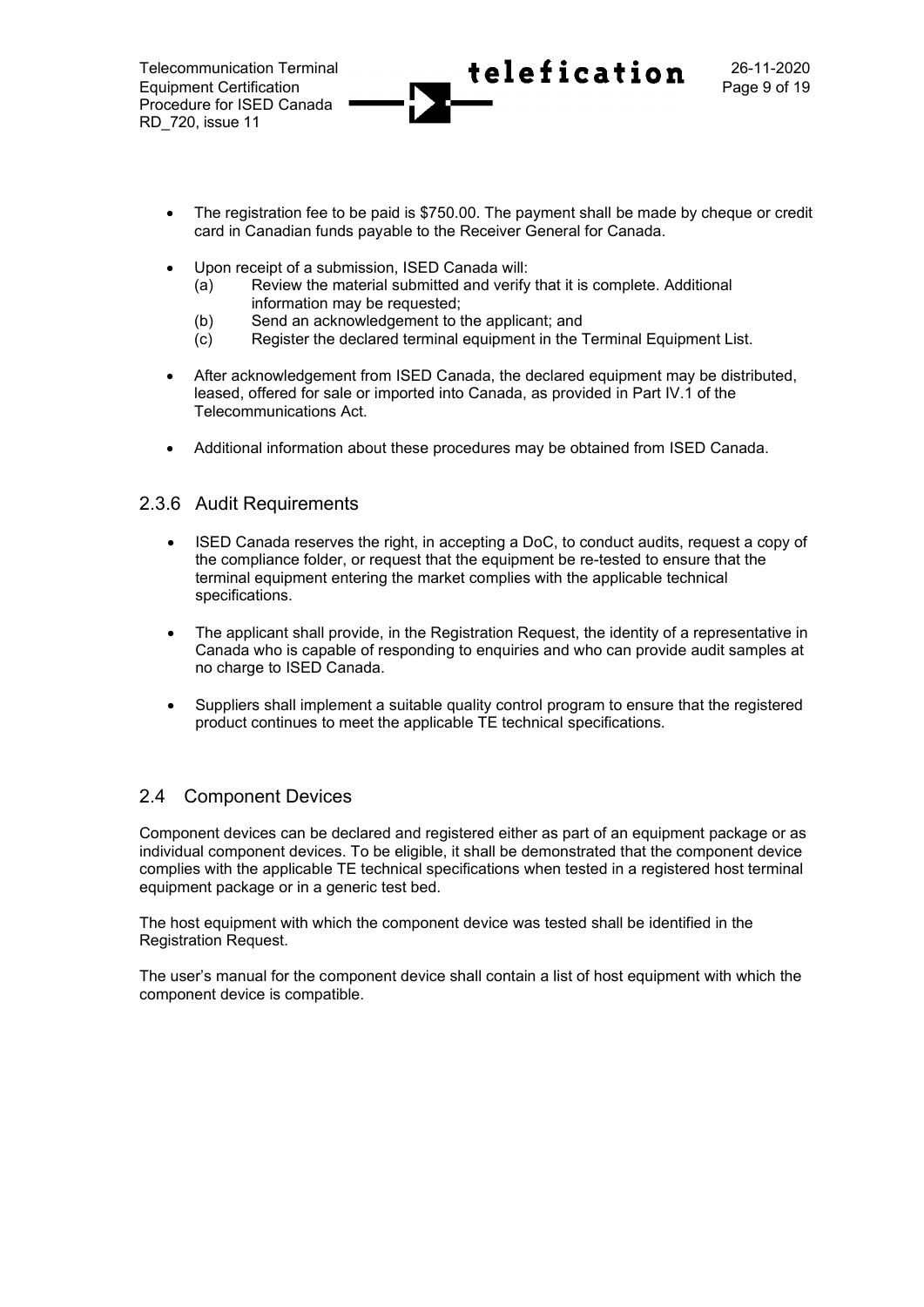

## 2.4.1 Family Certification

Family certification may be granted to many models of TTE equipment that are nearly identical in design and construction, however all the models must be electrical identical, provided that each model is assigned a unique model number by the manufacturer.

## **(a) New Family**

If family certification is requested and none of the models in the family have ever been certified, the following information shall be provided:

- the information required for single certification, and
- a list of all the models to be included in the family.

## **(b) Existing Family**

If family certification is requested and at least one model in the family has been certified, the following information shall be submitted:

- the unique model number that never be granted before, certification number of the approved equipment with a detailed description of the differences between the new device and the previously certified device, with particular emphasis on the following:
- a completed and signed original copy of RF\_728 and RF\_729 attached to the test report;
- photographs and product literature if the new model's(s') internal or external appearance differ(s) from the previously certified models;
- a drawing, sample or illustration of the product label, if this is not shown in the previous bullet, and
- a brief statement as to why the new product should qualify for family approval.

## 2.4.2 Multiple Listing

Multiple listing is required when a manufacturer or distributor wishes to list under their name and unique model number, a certified TTE equipment of an original equipment manufacturer (OEM). A TTE equipment may be multiple listed to other manufacturers or distributors based upon the approval granted to the original Certificate holder.

In order to obtain a multiple listing certification, the following documentation must be submitted:

- the unique model number, Certification number of the approved TTE equipment;
- a signed letter from the original Certificate holder authorizing Telefication to use information on file to grant a multiple listing certification. The name/model number, Certification number of the TTE equipment must be shown. The letter must also declare that all the models are electrical identical to the originally approved model;
- a letter, from the applicant, requesting the certification;
- a completed and signed original copy of RF-728 and RF\_729, and
- a drawing, sample or illustration of the product label.

Family certification may be granted to many models of TTE equipment that are nearly identical in design and construction provided that each model is assigned a unique model number by the manufacturer.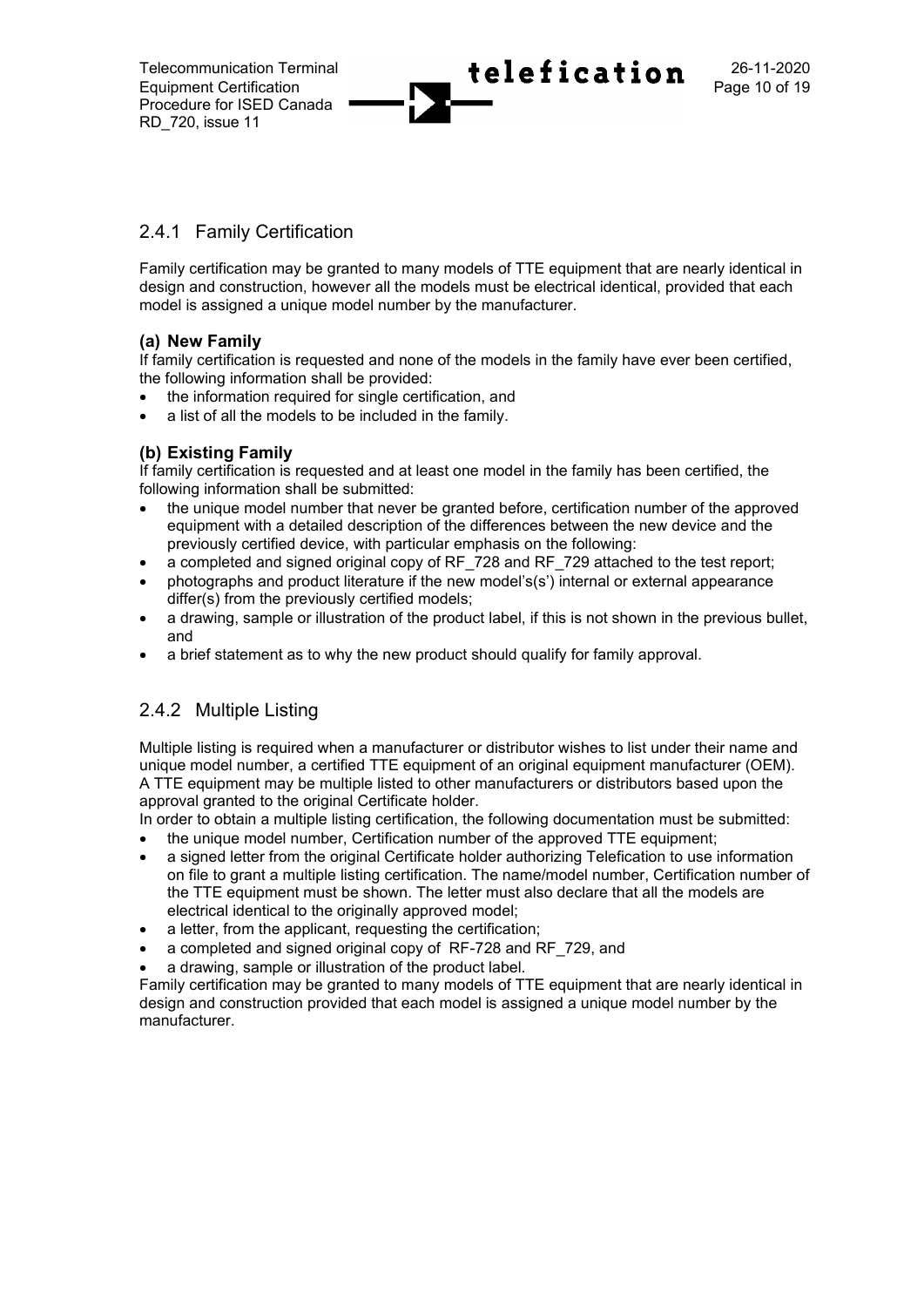# **3 The Certification Application Procedure**

## 3.1 Application for certification

A completed Application Form (see RF\_728 and RF\_729), a covering letter, a description of the equipment to be registered must be submitted to Telefication in support of a request for certification. To facilitate future correspondence, the applicant should include in the covering letter a file, purchase order, or reference number. A separate filing is required for each model of equipment, except where the applicant demonstrates to satisfaction of Telefication that two or more models are identical in respect to the requirements, as demonstrated by their schematic diagrams, parts list, operation and maintenance manuals, and such tests as may be necessary.

Telefication will grant certification only after it receives a satisfactory application. Telefication will review the application and may request additional information if needed.

The following information must be submitted:

- (a) A completed Declaration of Conformity (RF\_728);
- (b) A completed Request for Registration (RF\_729);
- $(c)$  Letter of Authorization (RF 160) if an agent is making the application for the applicant;
- (d) IC company Number request Letter (RF\_727) if the applicant needs a company in the REL/TEL list.
- (e) One copy of the Test Report. The Test Report must confirm compliance with the requirements of the appropriate Terminal Equipment Technical Requirements document;
- (f) A drawing, sample or illustration of the product label.
- (f) Technical Product documentation:
	- User manual or Product description
	- External and Internal photographs
	- Block and circuit diagrams
	- Part lists (BOM)

After the applicant has met all of the conditions for certification, Telefication will send the submission of registration on behalf of the applicant to the Certification and Engineering Bureau of ISED Canada.

Telefication will also:

- (a) Arrange the payment of the registration fee;
- (b) Issue a Certificate of Conformance;
- (c) Send the Certificate of Conformance to the applicant;
- (d) Add the certificate to the database of Telefication, available on [http://www.telefication.com](http://www.telefication.com/), choose "Issued certificates" in the left panel and fill-in the field "Approval number (8 digits)" and click on "Search!".

## 3.2 Release and confidentiality of information

The applicant shall indicate which information and documents provided in support of a DoC and registration are confidential. The provisions of the *Access to Information Act* apply.

All information furnished in support of a submission for certification will be retained by Telefication and treated as confidential within Telefication (this scheme is ISO/IEC 17065 accredited).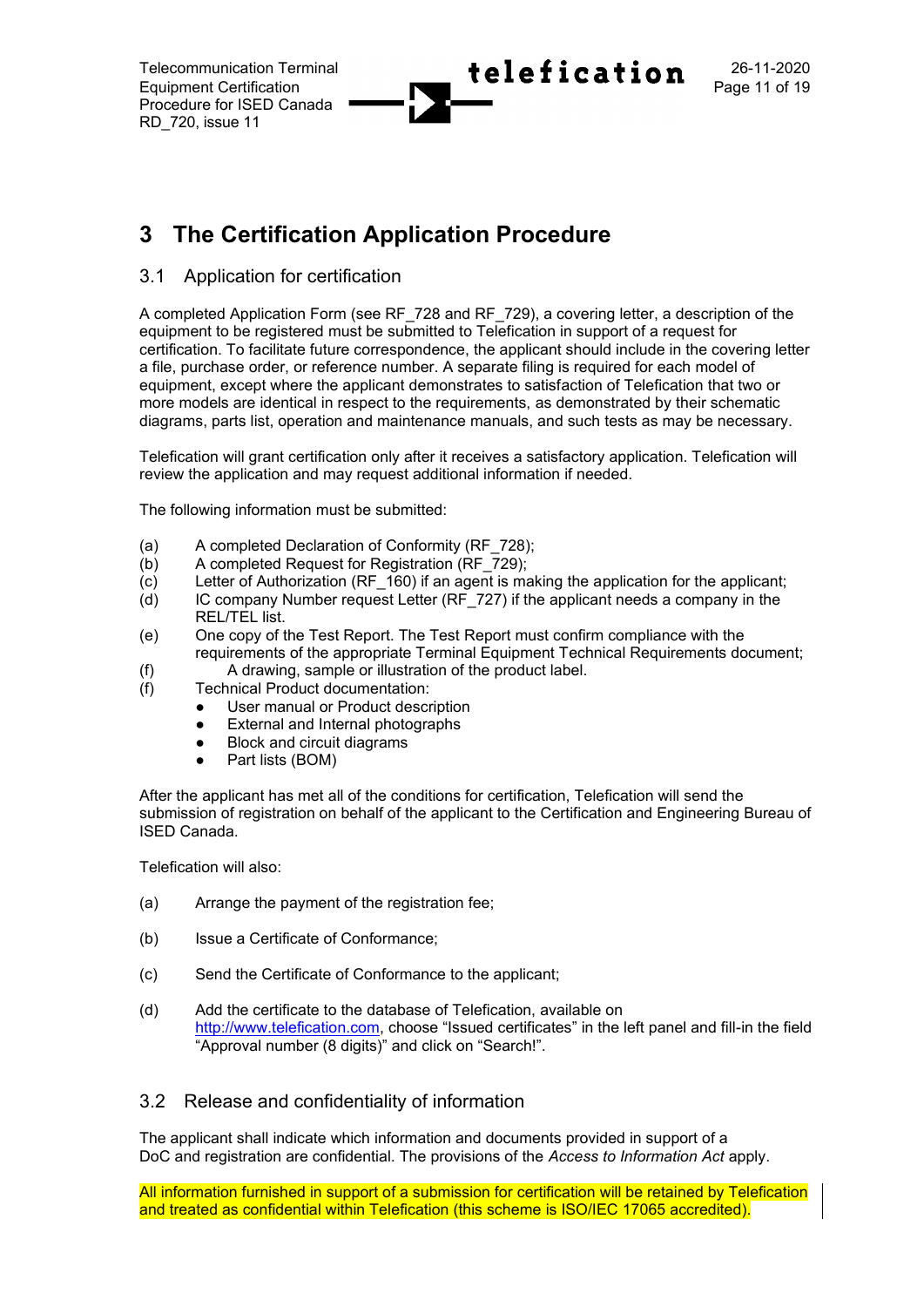However ISED Canada is entitled to ask a copy of the certification file. In such a case the provisions of the Canadian *Access to Information Act* will also apply.

Should a request be received for the disclosure of this information, either informally or under the Access to Information Act, the applicant will be given the opportunity to make representations to ISED Canada as to why the information should not be released. However, the Ministry cannot guarantee that all information can be protected in all circumstances.

## 3.3 Marking

This certification scheme does not lead to additional marking or adapted marking of the product involved. The marking requirements of DC-01 have to be met.

An overview of all marking requirements is given in the document "*Self-Marking of the Certification/Registration Number on Terminal Equipment – Application Procedure and Agreement*". This document is for downloading available at the website of Telefication. See [http://www.telefication.com](http://www.telefication.com/), choose "Download documents" in the left panel, choose "Standards Canada" and scroll to the document desired.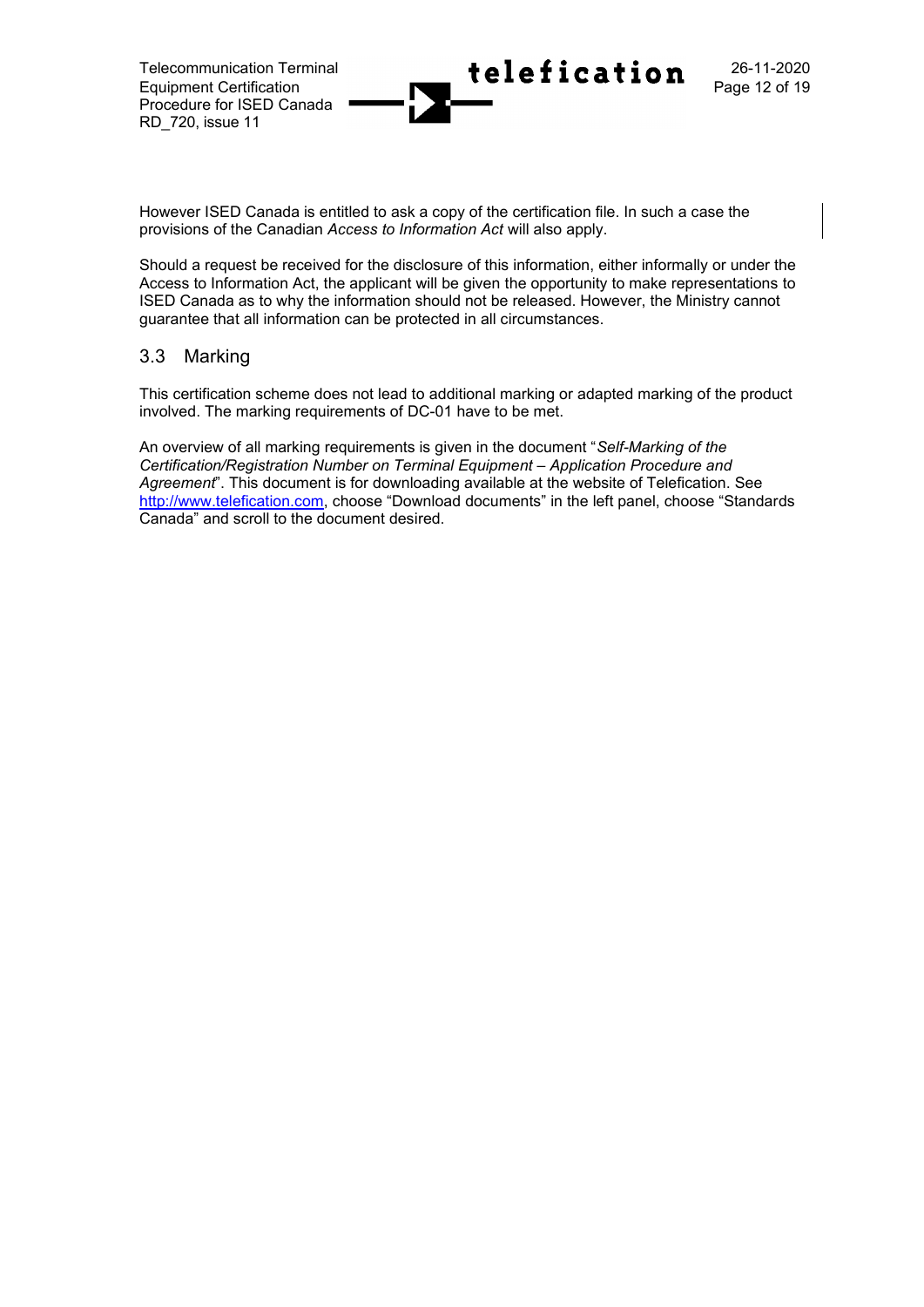# 4 Retaining Certification and Registration

## 4.1 Continuing Compliance for certification

This certification scheme is based on "Module B" of the "Telefication Approach". The certification scheme has no continuing compliance requirement. As a consequence the certificate certifies only that the registration was compliant to DC-01 on the date the certificate was issued.

## 4.2 Continuing Compliance for registration

Applicants must continue to meet the requirements of DC-01. If not, they will be violating Canadian Laws. When an applicant is not meeting DC-01 while placing Telecommunication Terminal Equipment on the Canadian market the applicant is guilty of an offence punishable on summary conviction and liable. Fines can be expected (See Article 73 Telecommunications Act).

## 4.3 Equipment modification

In case of any change in design or modification to the equipment certified with respect to the mandatory technical requirements a new registration and a new model name to ISED Canada is needed.

## 4.4 Transfer of certification

A certificate cannot be transferred. Obtaining a new certificate is possible.

## 4.5 Transfer of owner's registration

A registration cannot be transferred to another manufacturer or importer. The new manufacturer or importer is obliged to register again.

## 4.6 Re-certification

A re-certification of being compliant to DC-01 is always possible.

If the applicant is still meeting all of the conditions for certification, Telefication will:

- (a) Issue a new Certificate of Conformance;
- (b) Send the Certificate of Conformance to the applicant;
- (c) Add the certificate to the database of Telefication, available on [http://www.telefication.com](http://www.telefication.com/), choose "Issued certificates" in the left panel and fill-in the field "Approval number (8 digits)" and click on "Search!".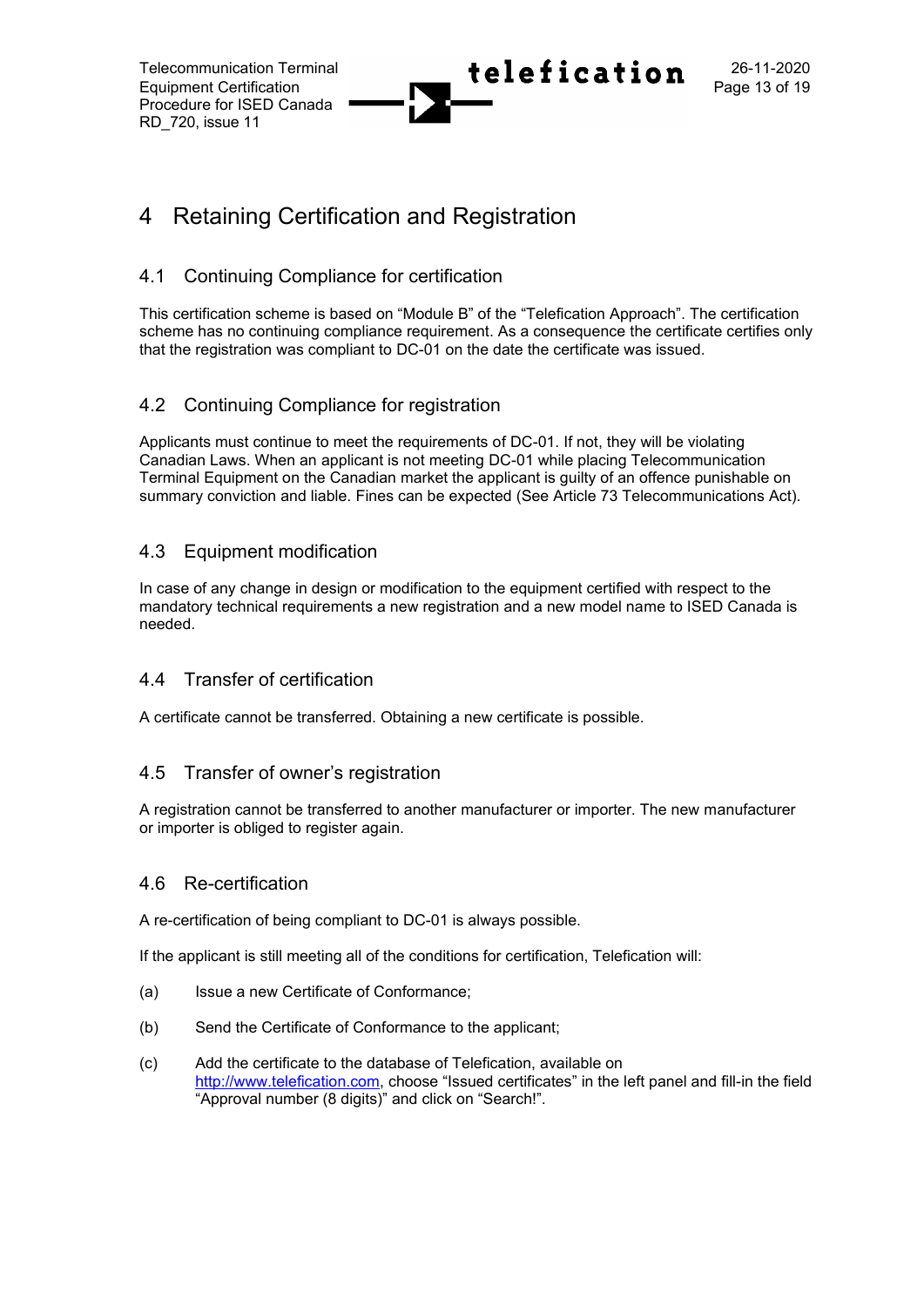## 4.7 Termination (expiration), reduction, suspension and withdrawal of **Certificates**

The issued certificates issued can get a change in their active status, as published on the Telefication website, due to passing the expiry date, changes in the prerequisites for certification, when a non-conformity with the certification requirements is substantiated or when the client requests for changes. In RQ\_160 is defined for the related possibilities e.g. termination, suspension and reduction which action must be taken and how these actions have to be performed.

# 5 Information about complaints

The certification holder of the certified products should keep a record of all complaints made known to the approval holder relating to a product's compliance with requirements of the relevant standard and to make these records available to the certification body when requested. In case such complaints and any deficiencies found in products or services that affect compliance with the requirements for certification, appropriate action should be taken.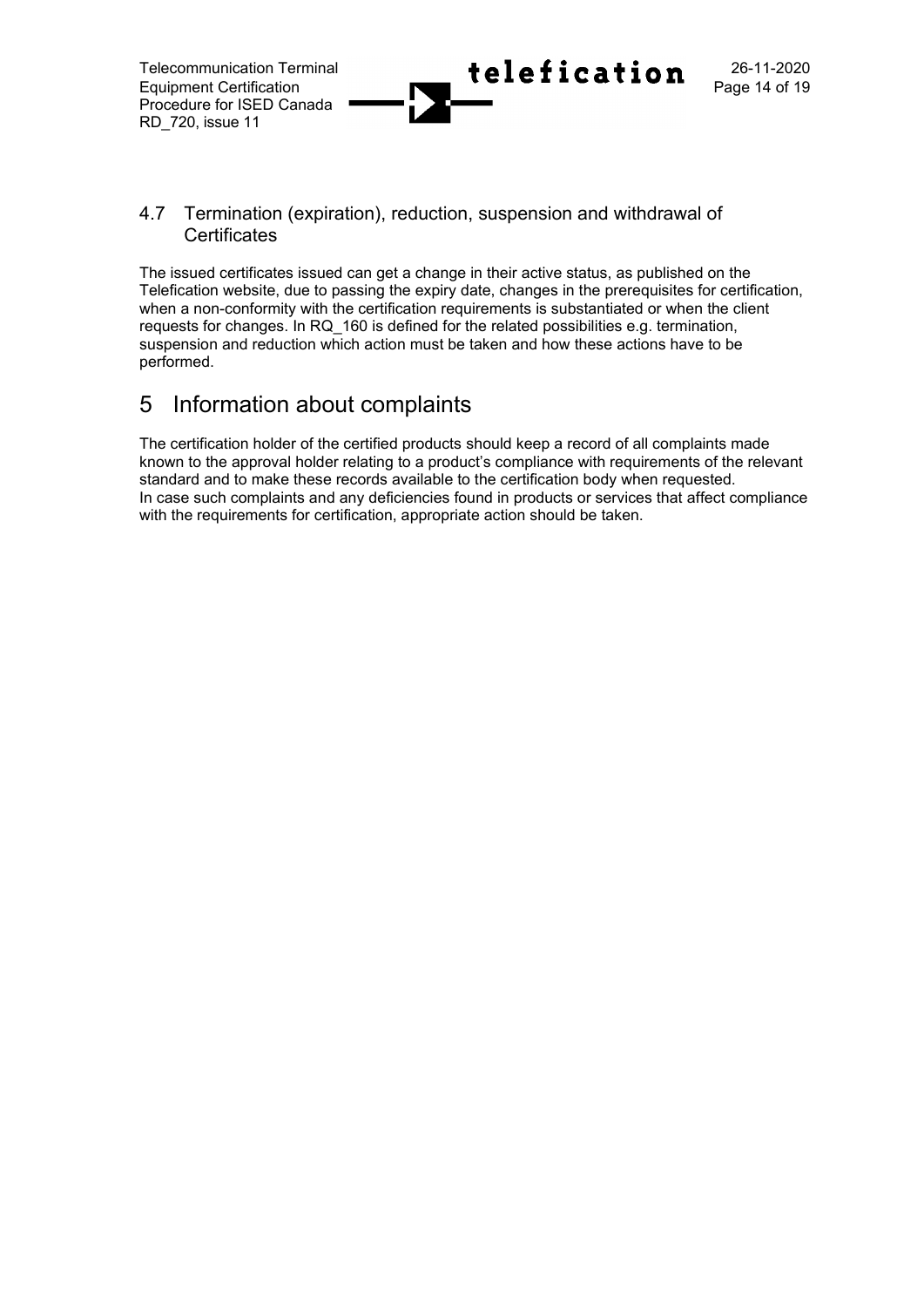

## Annex A, Abbreviations and paraphrases

### **Accredited laboratory**

A laboratory operating in accordance with a quality standard, in this case ISO/IEC 17025, and which has been accredited by a recognised Accreditation Board.

### **Authorised representative**

The person who, on the explicit (written) instructions of the manufacturer, acts on his behalf or for his account with respect to the obligations laid down by Law.

### **CCB**

Canadian Certification Body. A Canadian Certification Body is in the context of the Canadian Law a certification body located in Canada. In the context of this certification scheme a Canadian Certification Body is a certification body authorized to issue Canadian approvals.

### **Certification**

A procedure whereby a third party gives written assurance that a product, process or service conforms to specified requirements (ISO/IEC Guide 2: 2004).

### **Conformity assessment**

Systematic examination of the extent to which a product, process or service satisfies further specified requirements (ISO/IEC Guide 2: 2004).

### **Conformity Assessment Body (CAB)**

A CAB is a third party authorised to carry out the tasks relating to approvals described in a Canadian Law. In general, a CAB can be regarded as a competent approvals body in a field where approval (certification) of a product is compulsory by law. A CAB is designated by ISED Canada or by a government of a country having a Mutual Recognition Agreement in place with Canada.

CAB designated should satisfy criteria relating to proficiency, independence, impartiality, etc. In this connection, standards like ISO/IEC 17025, ISO/IEC 17065, / EN 17021 are particularly important.

### **Importer**

Any person who places a product from a third country, on the Canadian market.

### **ISED Canada**

The ministry in Canada responsible for the implementation of the Canadian laws concerning the placing of Telecommunication Terminal Equipment and Radio Equipment on the Canadian market.

### **Telefication**

Telefication – Third party certification body accredited by The Dutch Council for Accreditation (Raad voor de Accreditatie: RvA) and designated as CCB.

### **Manufacturer**

The person responsible for designing and manufacturing a product covered by a Canadian Law with the view to placing it on the Canadian market on his own behalf.

### **Minister**

Minister means the Minister of ISED of Canada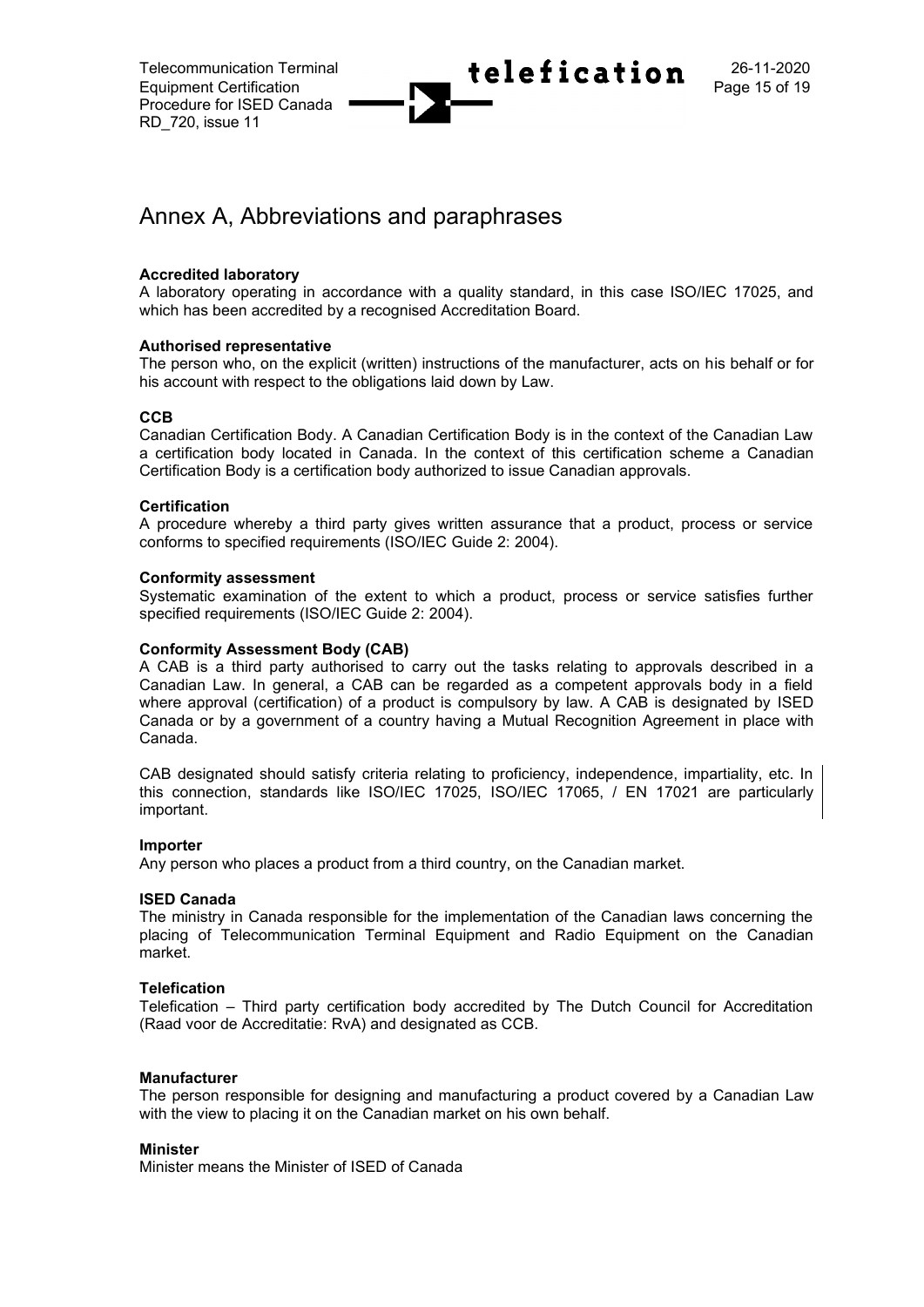

### **OEM products**

The same product under different type designations and/or trademarks. (OEM = Original Equipment Manufacturer.)

### **Recognised laboratory**

A laboratory, which is recognised by ISED Canada.

### **Regulations**

Regulations means *Part IV.1 Telecommunications Apparatus* of the *Telecommunications Act* of Canada.

#### **Ringer Equivalence Number (REN)**

Provides an indication of the maximum number of terminals allowed to be connected to a telephone interfaces. The sum of the Ringer Equivalence Numbers of the connected equipment may not exceed 5.

#### **Standard**

A standard is a technical specification drawn up by ISED Canada of which compliance is compulsory.

### **TAC**

TAC means Technical Acceptance Certificate and is equal to a registration.

### **Technical Requirements**

Terminal Equipment Technical Requirements Documents prescribe the network protection and other technical requirements to which equipment shall conform.

### **Technical specification**

A technical specification is the specification contained in a document which lays down the characteristics required of a product such as quality levels, performance, safety, dimensions, including the requirements applicable to the product as regards terminology, symbols, tests and test methods, packaging, marking and labelling.

### **TEL**

Terminal Equipment List

#### **Trademark**

Trademark refers to the generic (brand) name under which a product is marketed.

#### **Type designation**

Type designation refers to the unique name under which a product is marketed.

#### **Type-examination**

A procedure whereby a Conformity Assessment Body assesses the design, possibly by means of tests, of a representative specimen of the production envisaged.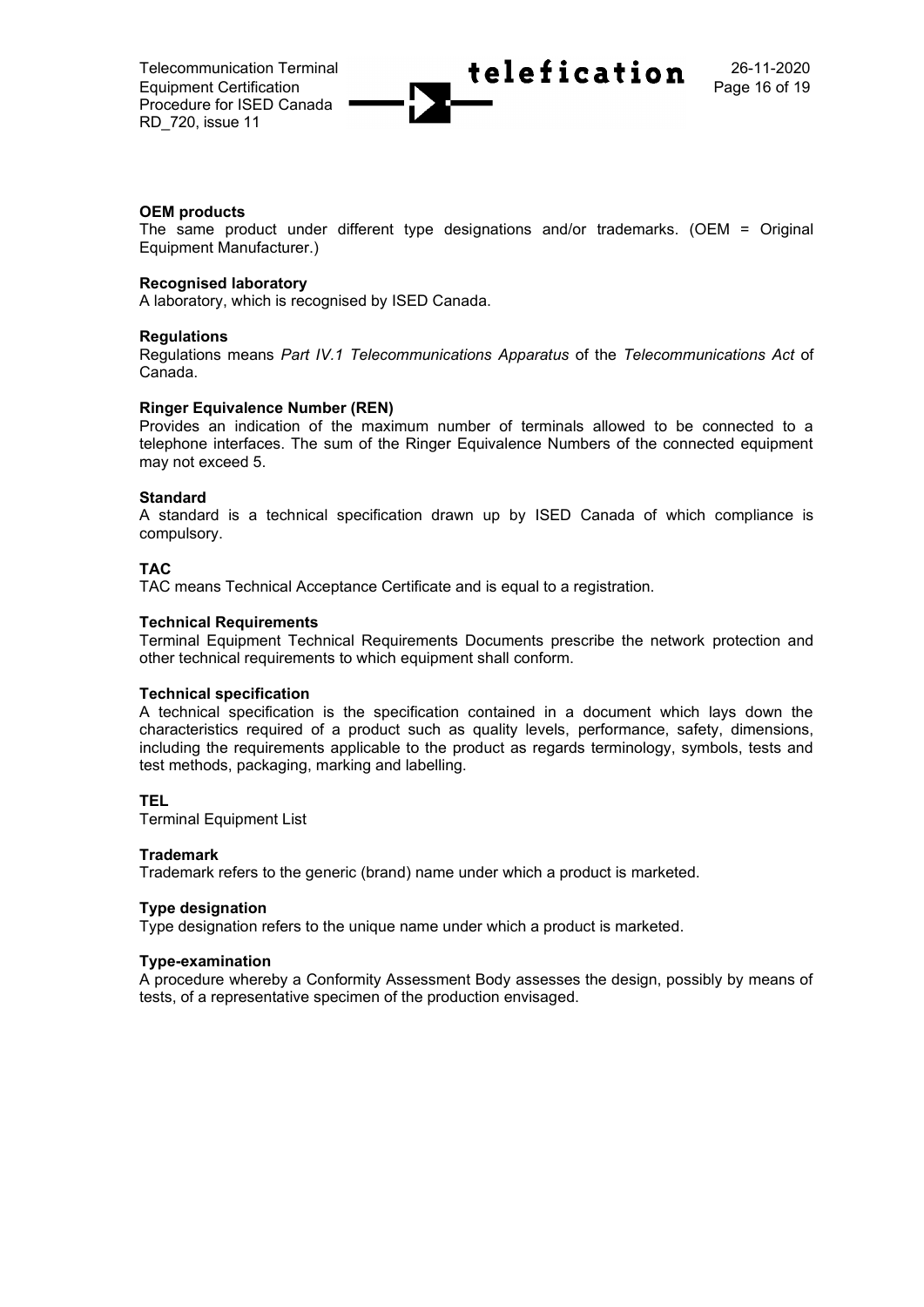Telecommunication Terminal  $\leftarrow$  telefication  $^{26-11-2020}$ Equipment Certification **Page 17 of 19** 

## Annex B, Example of Certificate



Telefication declares that on the date of issue the<br>registration of the listed product complies with document<br>DC-01 Procedure for Declaration of Conformity and<br>Registration of Terminal Equipment, including the technical<br>sp

Telefication déclare que sur la date de délivrance<br>l'enregistrement du produit mentionné se conforme au<br>document DC-01 Procedure for Declaration of Conformity and<br>Registration of Terminal Equipment, y compris les spécifications techniques indiquées sur ce Certificat

ISSUED BY TELEFICATION BV (NL0001), RECOGNIZED CERTIFICATION BODY BY INNOVATION, SCIENCE AND<br>ECONOMIC DEVELOPMENT CANADA DELIVRE PAR TELEFICATION BV (NL0001), ORGANISME DE CERTIFICATION RECONNU PAR INNOVATION, SCIENCES ET DÉVELOPPEMENT ÉCONOMIQUE CANADA

DATE 04 Oct 2019 BY



certification

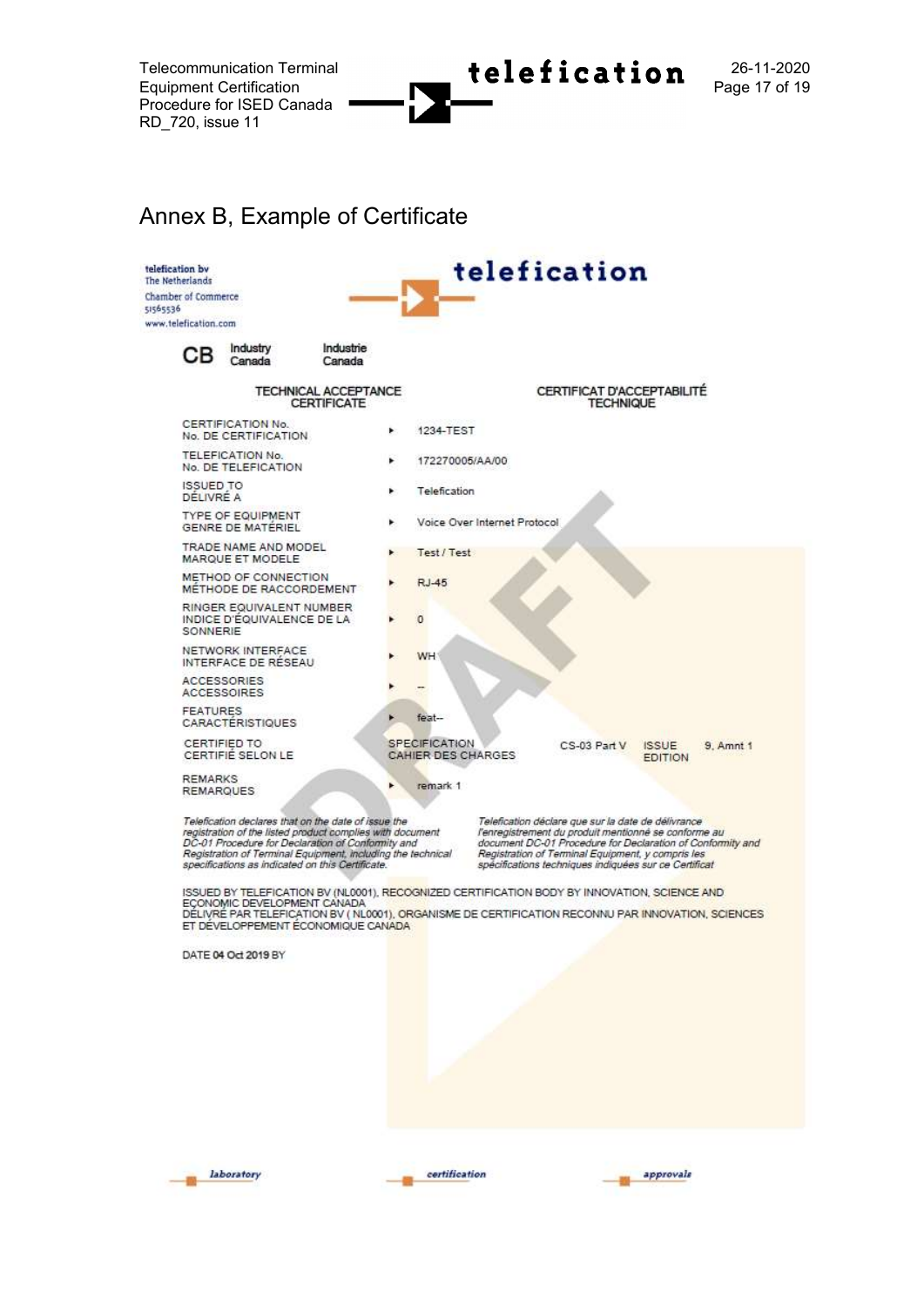

## Annex C, Forms and documents

### **General**

Several forms and documents are available to assist you in applying for product certification. The list below covers the most important documents relevant to telecommunication terminal equipment.

| <b>RD_720</b> | Telecommunication Termial Equipment Certification Procedure for Canada<br>(this document) |
|---------------|-------------------------------------------------------------------------------------------|
| <b>RF_728</b> | Canadian Declaration of Conformity, Appendix I                                            |
| <b>RF_729</b> | Canadian Registration Request, Appendix II                                                |
| <b>RF_727</b> | IC company Number request Letter                                                          |
| <b>RF 160</b> | Letter of Authorization                                                                   |
| <b>RQ 160</b> | Termination (expiration), reduction, suspension and withdrawal of Certificates            |

Telefication provides you with original copies of these forms, but you may also use photocopies or printouts obtained from the web-site [http://www.telefication.com.](http://www.telefication.com/)